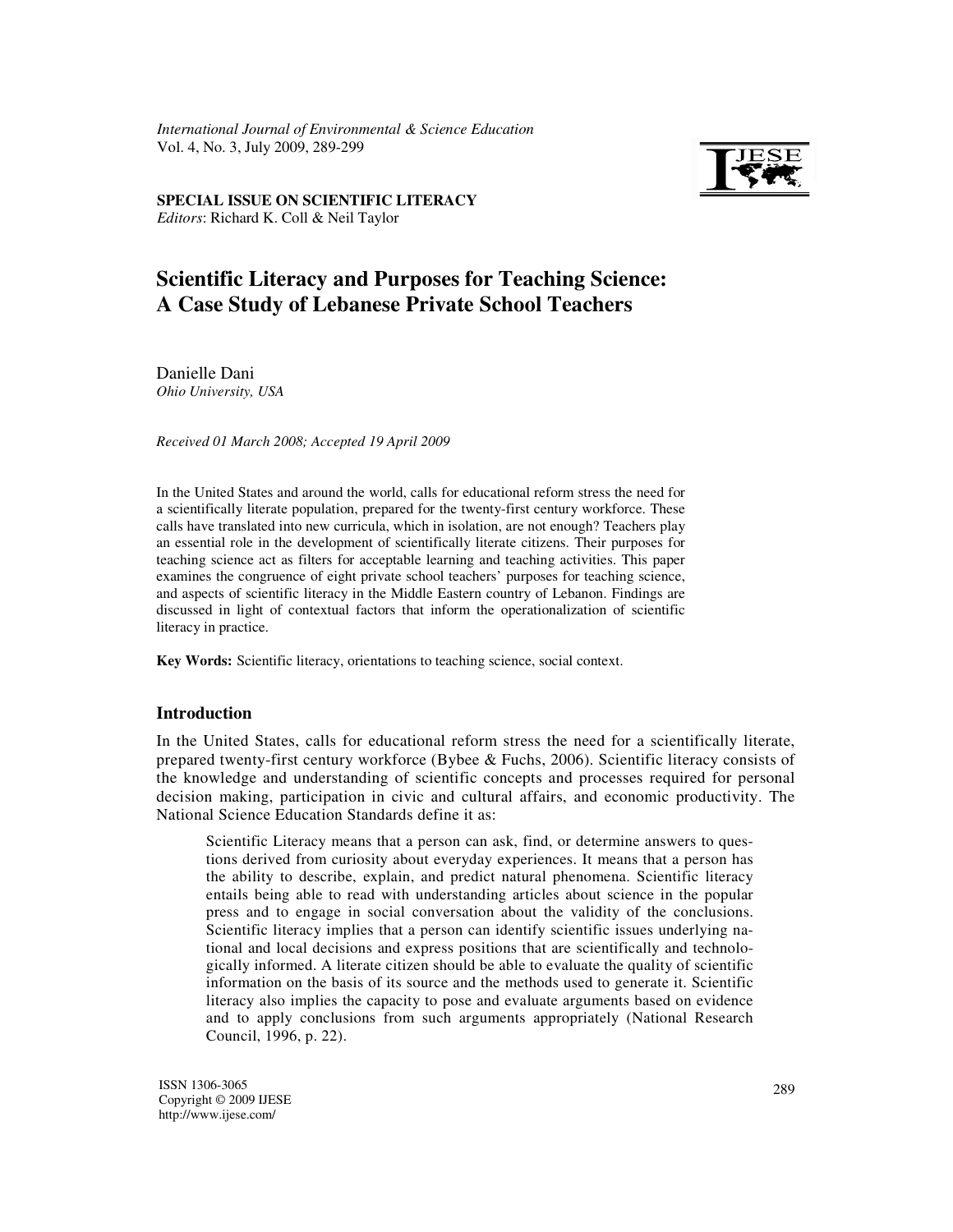The spirit of the reforms has transcended national and geographic boundaries, promoting scientific literacy as a major goal and outcome of science education in various countries around the world, one that is "essential to full participation of citizens" (Bybee, 2008, p. 566). The Program for International Student Assessment (PISA) in 2006 targeted scientific literacy, and assessed how well prepared 15 year-old students from over 80 countries were for life beyond the classroom. Current definitions of scientific literacy place individuals on a continuum that ranges from less developed to more developed scientific literacy (Bybee, 1997; Koballa, Kemp & Evans, 1997). These definitions propose four dimensions of scientific literacy: nominal, functional, conceptual and procedural, and multidimensional. So, for example, an individual with a less developed scientific literacy is able to recall scientific information, and classify knowledge as scientific. An individual with the highest level of scientific literacy understands the history and nature of science, the relationship of science to other disciplines, and the interrelationship of science, technology and society.

## *Scientific Literacy and the Lebanese Science Curriculum*

The current Lebanese science curriculum was implemented in 1998 (National Centre for Educational Reform & Development, 1995). The curriculum consists of general objectives (goals), introductions, objectives, instructional objectives, and activities. It provides common science content until grade 10. In grade 11, students opt to pursue secondary studies in the humanities or science streams. The science stream is further split into general science or life sciences in grade 12. All courses within a stream are pre-determined. While students at all levels take science, the number of sessions of science that students take per week varies by level and stream.

BouJaoude (2002) conducted an analysis of the Lebanese science curriculum to investigate the balance of scientific literacy themes within it and its potential to prepare scientifically literate citizens. He developed and used a framework of scientific literacy for his analysis based on (a) the four aspects of scientific literacy: knowledge of science, the investigative nature of science, science as a way of knowing, and the interaction of science, technology and society (Chiapetta, Sethna & Fillman, 1993), (b) personal use of science to make everyday decisions, solve everyday problems, and improve one's life and the impact of science related moral and ethical issues (Hurd, 1998), (c) domains of curricular science (Koballa et al., 1997), and science as one way of knowing rather than the only way (Shapin, 1998). BouJaoude concluded, " the Lebanese curriculum emphasizes the knowledge of science (Aspect 1), the investigative nature of science (Aspect 2), and the interactions of science technology, and society (Aspect 4) but neglects science as a way of knowing (Aspect 3)" (2002, p. 153). BouJaoude further argues that the emphasis on the interaction of science, technology, and society in the curriculum holds the potential for the development of citizens and decision makers who use scientific knowledge meaningfully in their lives. However, he cautions, "Teaching, assessment, and the quality of textbooks used are also important factors that need to be considered if students' experience with science is to be complete and fulfilling" (BouJaoude, 2002, p. 154).

## **Framework for the Study**

Teachers' purposes for teaching science (sometimes labeled 'orientations'), serve as filters for acceptable learning and teaching activities (Clark & Peterson, 1986; Richardson, 1996). Given that contemporary theory and research emphasizes the central role of *purpose* on human thought and action (Wertsch, 1998), and because teachers are considered the most influential factor in educational reform intended to promote student learning (Duffee & Aikenhead,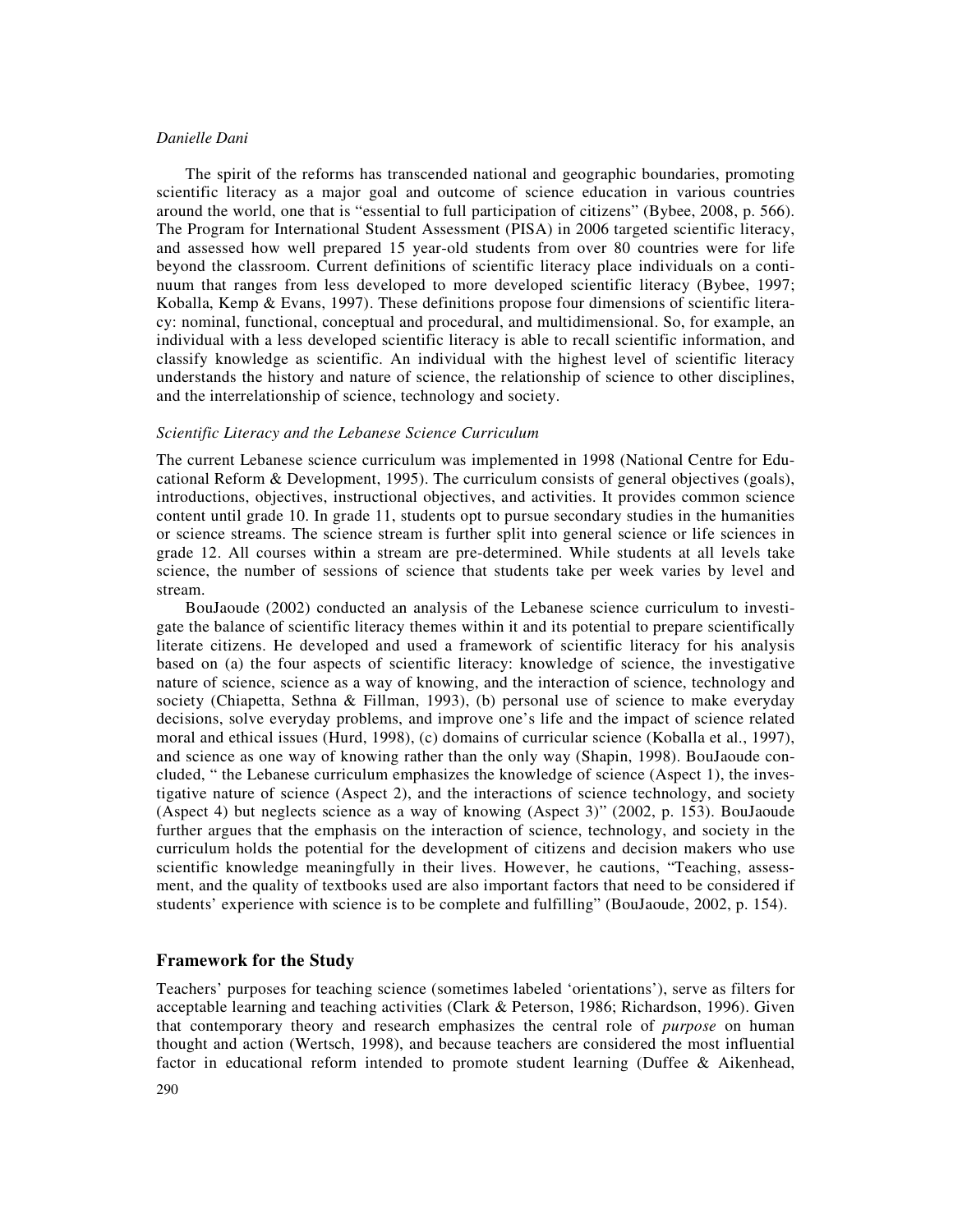1992), identifying teachers' purposes for teaching science is critical for understanding the status of scientific literacy in any context. For these reasons, the purpose of this study was to use BouJaoude's (2002) framework for scientific literacy as represented in Table 1, to investigate the congruence of eight teachers' purposes for teaching science and aspects of scientific literacy in the Middle Eastern country of Lebanon. The study also aimed to elaborate the contextual factors that influence teachers' operationalization of scientific literacy in practice.

|  | Table 1. Aspects of Scientific Literacy |
|--|-----------------------------------------|
|--|-----------------------------------------|

| Aspect                                             | Components                                                                                                                                                                                                                                                                                                                                                                                                                      |
|----------------------------------------------------|---------------------------------------------------------------------------------------------------------------------------------------------------------------------------------------------------------------------------------------------------------------------------------------------------------------------------------------------------------------------------------------------------------------------------------|
| The knowledge of science                           | Facts, concepts, principles, laws, hypotheses, theories, and mod-<br>els of science                                                                                                                                                                                                                                                                                                                                             |
| The investigative nature of science                | Using methods and processes of science such as observation,<br>measuring, classifying, inferring, recording and analyzing data,<br>communicating using a variety of means such as, writing, speak-<br>ing, using graphs, tables, and charts, making calculations, and<br>experimenting                                                                                                                                          |
| Science as a way of knowing                        | Emphasis on thinking, reasoning, and reflection in the construc-<br>tion of scientific knowledge and the work of scientists<br>Empirical nature of science<br>Ensuring objectivity in science<br>Use of assumptions in science<br>Inductive and deductive reasoning<br>Cause and effect relationships<br>Relationships between evidence and proof<br>Role of self-examination in science<br>Describes how scientists experiment |
| Interaction of science, technology,<br>and society | Impact of science on society<br>Inter-relationships between science, society, and technology<br>Careers<br>Science-related social issues<br>Personal use of science to make everyday decisions, solve every-<br>day problems, and improve one's life<br>Science related moral and ethical issues                                                                                                                                |

## **Methods**

The purpose of this qualitative study (Bogdan & Biklen, 1998) was to examine Lebanese teachers' purposes for teaching science against the backdrop of BouJaoude's (2002) framework of scientific literacy. Specific research questions were:

- 1. Do participating Lebanese science teachers' purposes for teaching science correspond with aspects of scientific literacy?
- 2. What contextual factors do participating Lebanese science teachers cite as underlying factors for their purposes for teaching science?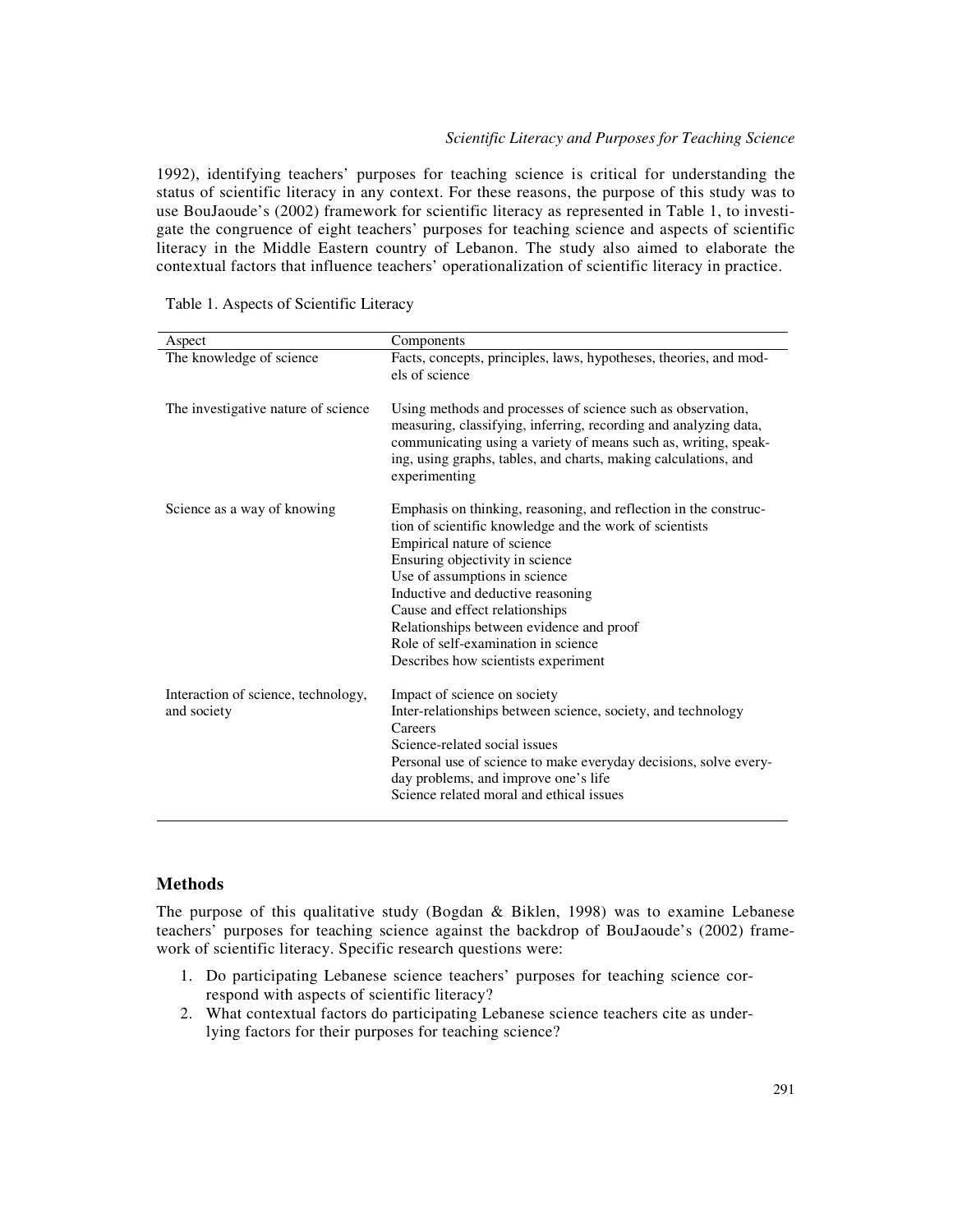#### *The Lebanese Context*

Lebanon consists of a multicultural, pluralistic Arab society (Bahous & Nabhani, 2008). Even though Arabic is the official language in the country, science is taught in a second language - French or English.

The educational system in Lebanon is centralized under the Ministry of Education and boasts public and private schools in urban, suburban, and rural settings. The structure of the educational ladder of public and private schools in Lebanon is divided into three levels, nursery, basic education (grades 1-9), and secondary education (grades 10-12). Basic Education is further divided into two stages, elementary (grades 1-6) and intermediate (grades 7-9).

The Ministry and its National Center for Educational Research and Development (NCERD) oversee the country's national curriculum, textbooks, national examinations, and all matters related to public schools. For example, the Ministry of Education requires public schools to use locally produced textbooks that are aligned with the national curriculum. While private schools in Lebanon are required to address the national curriculum, they are not bound to the public texts in science, many choose to use them. The Ministry of Education recruits public school teachers from the graduates of the Lebanese University only, while private schools recruit graduates of private universities where the standards of teacher preparation programs are more rigorous than in the Lebanese University in course content, foreign language proficiency, and internship experiences (Jarrar, Mikati & Massialas, 1988). One caveat though, is that private school teachers need not be graduates of teacher preparation programs, and usually hold at least a Bachelors degree in the discipline they will teach or a closely related subject.

## *Participants*

Participants consisted of eight intermediate and secondary Lebanese science teachers, five males and three females. The intermediate and secondary grades were chosen because the author's licensure grade band and expertise spans grades 7-12. All participants taught at private schools where science was taught in English. Schools were selected based on convenience and willingness to participate in the study. Public schools and teachers were purposefully excluded due to the centralized approval process necessary for gaining entrée to schools and classrooms. Names used to describe participants and report findings are pseudonyms. While all participants had undergraduate degrees in scientific or related disciplines, only four had Masters Degrees in these disciplines (Atef, Bassima, Randa & Hannan). Two of the teachers, Bassima and Wissam were officially licensed to teach science through the American University of Beirut and The Lebanese University respectively. Wissam additionally had a Master's and Doctorate Degree in Science Education. Bassima and Randa regularly participated in science education workshops sponsored by the American University of Beirut's Science and Mathematics Education Center (SMEC). All teachers participated in general pedagogical training workshops sponsored by the National Center for Educational Research and Development (NCERD) focusing on the new curriculum, structure, and use of the national textbooks in the years following between 1998 and 2002. Participants teaching experience ranged from two to 36 years, with a median of 12.5.

## *Data Collection and Analysis*

292 Data sources for the study consisted of interviews (two per participant), classroom observations (three per participant), and artifacts such as lesson plans and classroom handouts. Data was collected over a period of six weeks. Only one interview protocol was used to elicit teachers' beliefs and knowledge of the purposes for teaching science. The interview protocol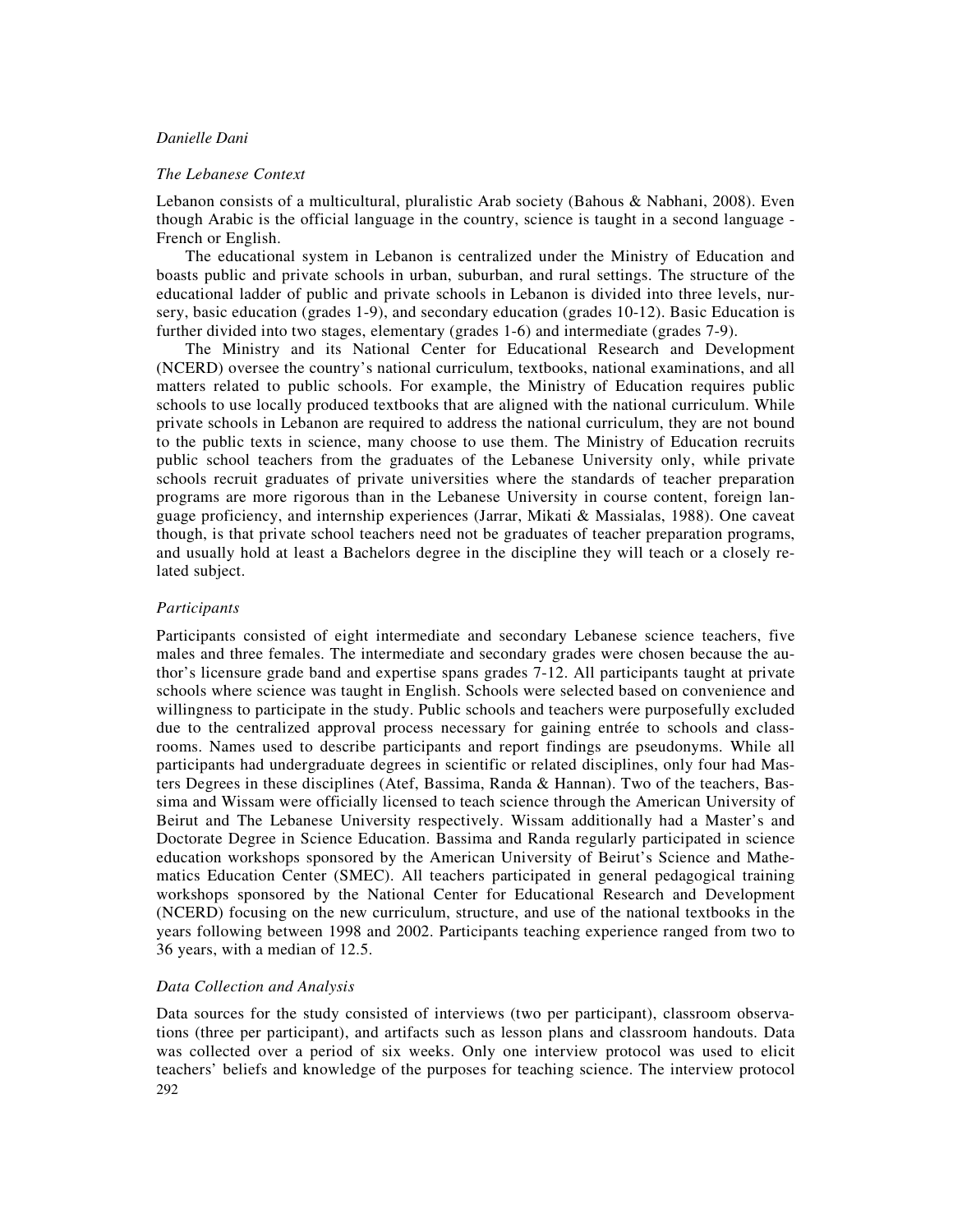consisted of 17 questions and was adapted from Grossman's (1990) Conceptions of Teaching Science instrument and Richardson and Simmons' (1994) Teachers' Pedagogical Philosophy Instrument (TPPI). The interview was conducted in two one-hour sessions; before and after classroom observations. Sample questions include:

- Tell me about what you see as the reasons for studying science in middle and high school. What are your goals for your students? [Probe for conceptions of teaching, process skills, content, nature of science, inquiry]
- What learning in your classroom do you think will be most and least valuable to your students outside the classroom environment?

All interviews were audiotape-recorded and transcribed. To answer the first research question, field notes, interview transcripts, and artifacts were subjected to content analysis using the components and subcomponents of the aspects of scientific literacy described by BouJaoude's (2002) framework. To answer the second research question, data sources were examined through a process of analytic induction and constant comparison (Patton, 1990; 2002). Once emerging, researcher-constructed, themes were established, logical analysis (Patton, 1990) was conducted using identified purposes for teaching science and emerging contextual factors. During all levels of analysis, data sources were searched for discrepant information that might run counter to emerging patterns and themes.

#### **Research Findings**

The participants' purposes for teaching science reflected the four aspects of scientific literacy to varying degrees. All eight teachers cited purposes for teaching science that were aligned with "the knowledge of science," "the interaction of science, technology, and society," and to a lesser extent "the investigative nature of science." Only three of the eight teachers cited purposes for teaching science that were aligned with the "science as a way of knowing" aspect of scientific literacy. The following sections describe participants' purposes for teaching science, followed by a description of the underlying contextual factors that emerged from the analysis.

#### *The Knowledge of Science*

Participants in this study overwhelmingly indicated that one of their main purposes for teaching science consisted of equipping students with basic knowledge. They believed that a breadth and depth of scientific knowledge allows students to understand the world. Scientific knowledge further constitutes the bedrock on which future science learning will be built. For example, Bassima stated, "I need them to know the basic academic knowledge and when you study Science you have a lot of information that's constant, which is relevant to their health, relevant to basic natural phenomenon around them." Randa indicated that "I want them to take the basics with them … you build on the basics." Similarly, Nabil affirmed:

My goal is to give them information about their bodies, the body of the animals surrounding them, the plants that surround them... After all they live in an ecosystem. My basic goal is to teach them life; the differences, the processes that happen, the anatomy and so on.

Observed classroom sessions addressed content from units on the immune system (two participants), electricity, atoms and molecules, gaseous state of matter, oxidation and reduction reactions (two participants), and plant structure and growth.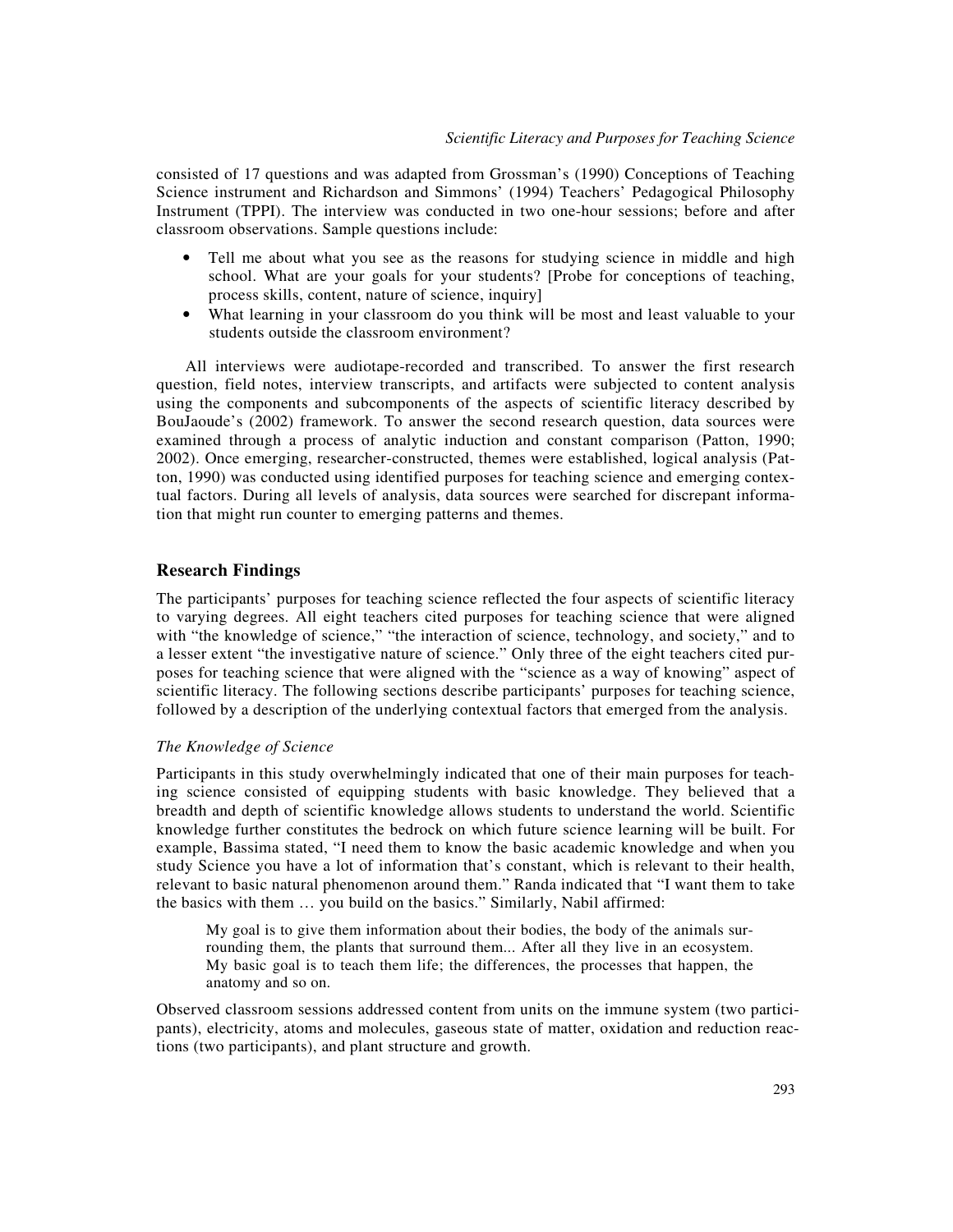#### *Interaction of Science, Technology and Society*

Participants consistently cited careers and the personal use of science to make everyday decisions, solve everyday problems, and improve one's life as purposes for teaching science. For instance, Randa stated, "I always tell them, maybe chemistry even physics, it should help you to improve your life. Not your own life, life in general." Ziad indicated, "As much as I can, I try to link the subject to life. Maybe something they use at home, maybe something they see every day, maybe something that people use at work or a job." Hannan likewise pointed out:

In the case of immunology and I noticed that when someone had a common cold, she ran to me and said that, "I have a common cold and I am going to spread the disease." So they started talking about it. They are aware of it. Being aware is really good. And sometimes they go and discuss this with their parents. And if something happens they come and tell me and explain. So that's the importance of science.

Participants further cited the ethical use of science as one of their goals. For example, Randa stated, "In life science you can use cloning for different purposes. So I hope that my students will be able to value when to use this technique and when not to use it." Participants' emphasis on the interrelationship of science, society, and technology was apparent in their teaching also. Observed classroom sessions included discussions and demonstrations of technologies and technological systems such as the extraction of latex, car batteries, and vaccines among others.

## *The Investigative Nature of Science*

Participants listed the methods of science as a goal. For example, Bassima affirmed, "I want students to view science as a way of investigating." Wissam stated, "I want the students to have the capacity for problem solving, ability to formulate questions, to seek answers, being able to observe," and Nabil declared, "I like them to look at things. They will deduce certain things from table or figures or whatever, and then we will piece the picture together." Similarly, Kamal and Hannan indicated respectively:

After teaching the scientific method to my students, this is an excellent way to see if the students are being able to analyze. First analyze what is the objective of the certain experiment. Then they are able to formulate certain hypothesis somewhere on that objective. Third and very importantly, is they know how to design a certain experiment; to try to prove that hypothesis true.

One of my goals is for students to be able to make observations and inferences and some conclusions related to the topic. So they can read a document on precious stones and make observations and conclude that as cations change, color of precious stones change.

Participants' practice emphasized science process skills. Observed classroom sessions included instances of measurement, observation, inference-making, prediction, and controlling variables. For example, pointing to a table representing three measurements of voltage and intensity, Ziad asked students to infer a pattern and predict the next value. In another classroom, Kamal asked his student to think of an experiment they can do to prove that gas has mass. Randa's class was discussing which variables to control and how to make volume measurements before a titration experiment.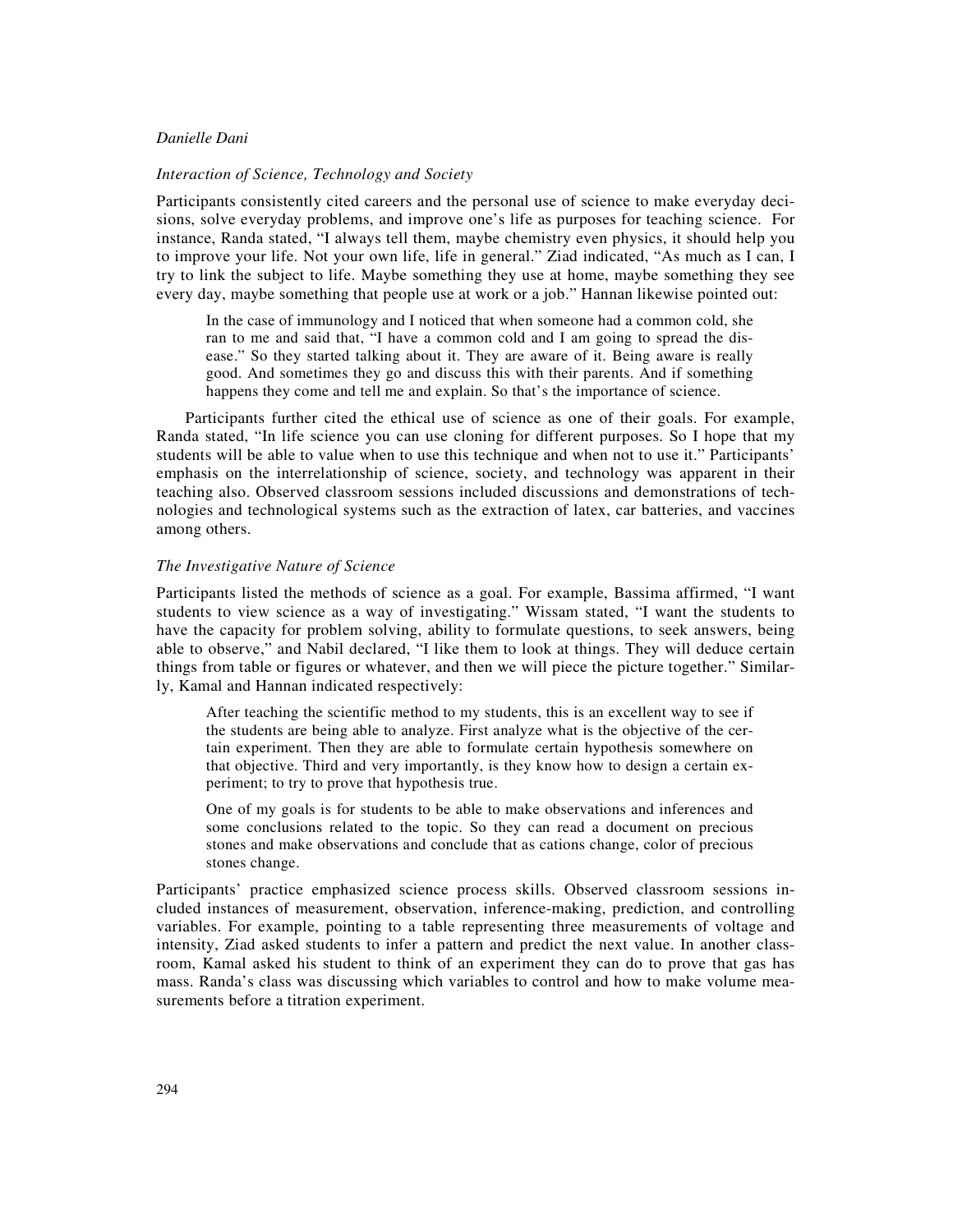## *Science as a Way of Knowing*

Only three of the participants cited science as a way of knowing as a purpose. These teachers valued the empirical nature of science, as well as thinking and reasoning. Wissam declared, "Another goal is to teach them a way of thinking scientifically and to have a scientific approach for them to act in one way or another like a scientist." Randa elaborated, "What I want to develop is their critical thinking and to reflect on what is presented to them and to decide whether it could be acceptable or not." Similarly Bassima stated, "I want them to look, I want them to defend. They have to be skeptic [sic], they have to inquire and they have to be scientists."

## *Contextual Factors*

Two contextual factors emerged as a rationale for participating teachers' purposes for teaching science, namely (a) the national textbooks and exam, and (b) the Lebanese social climate. The following sections describe these factors and their relationship to the participants' purposes.

*National textbooks and exam.* Participants indicated that providing students with basic knowledge and understanding of science was necessary to help students supplement the national textbook, and pass the official exam. They critiqued their textbooks indicating that they did not contain enough information to help students understand, and remember content:

The book has documents. And each document contains messages. They contain information. Our books today are different from before. The chapter is divided into activities similar to sections. And each activity does not have just pure information. Each activity has like 20-30% information. And the rest has tables, drawing, graphs. And to these documents, that's the information. Not enough to pass [the test].

The textbook and the exam are characterized by documents that present a problem, figure, chart or graph followed by a series of questions that invite students to make observations, analyze data, and arrive at conclusions. An excerpt from the tenth grade biology textbook can be summarized as follows:

- A figure representing a strip of cortex that was recently removed from a tree.
- Ouestion 1: What does the swelling above the marked band indicate?
- Question 2: Indicate the direction of the liquid mentioned in the answer from #1.
- Question 3: If you make holes through the bulged section a viscous liquid drops that tastes sweet, what does this indicate?
- Question 4: Is this the crude sap? Why or why not?

Participants further highlighted the need for the methods of science to appropriately interpret the textbooks and pass the official exam. For example, Atef stated, "I focus on memorizing, reading skills, analytic skills, and interpretation skills. [On the test] One part is knowledge, what you know. Second part is reasoning, and the last one is communication." Similarly, Nabil indicated:

Now the purpose of these books is that the students should work on each document and extract out the information. And this is what I do in the class for them. In the class, many times, I have students to work in pairs or on their own or in groups of 4 or 5 and give them questions about certain documents to analyze, to interpret, to conclude and so on. And then to extract the basic information. That is very impor-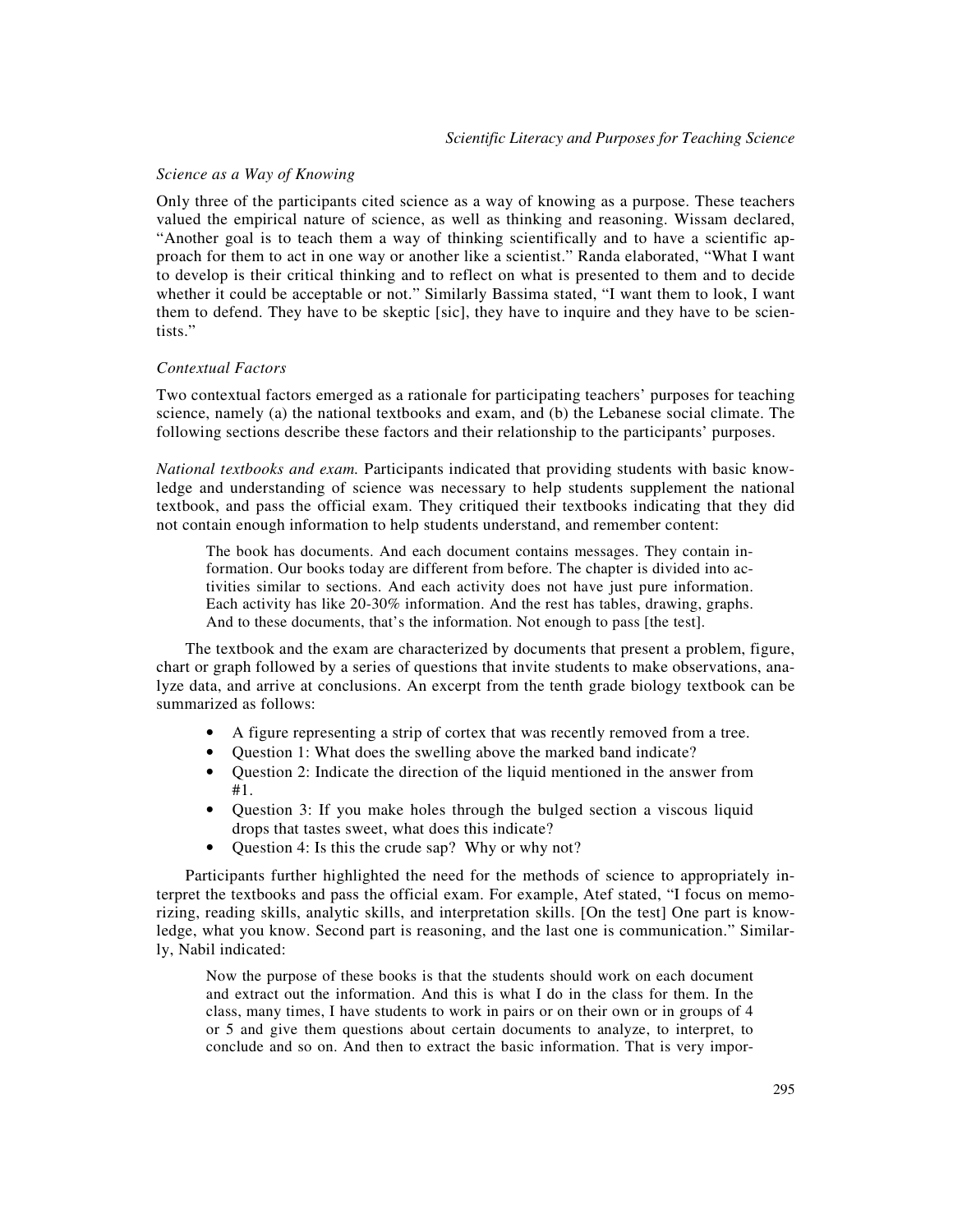tant, and 60% of the exam or test is done this way. We give them documents and the same process. It's a good way.

*Social climate.* Participants indicated that the country's social climate, represented by political and religious plurality, was at the root of their "interaction of science, technology, and society" purpose for teaching science. They acknowledged that this plurality results in various, sometimes conflicting, points of view. Participants highlighted the importance of acquainting students with the differing points of view and promoting respect of the differences. To illustrate, Kamal stated:

For instance about the surrogate mother or about artificial insemination, about abortion. These have many attitudes and beliefs that govern them. We had a debate in the classroom whether they are for or against let's say abortion, and religion came into it. You know the usual stuff. So, in science, you try to let them accept and know the other points of view; the other views of other people. And of course, you cannot make them come out of their culture. For instance, if I am for abortion, let's say and I'm looking at a newborn who is going to be handicapped, but maybe some religions do not go for that. So you have to respect these things.

Six of the participants considered it their responsibility to engage students in an examination of consequences and implications of science and technology in an effort to develop in students a sense of environmental stewardship that they felt was lacking in the socio-political context of the country. For example,

I assign the person dates which they should present the environmental projects and this seems to be effective. I motivate students. You have a job at hand; you have a job to do. You are part of society. Because in Lebanon the government is unaware. TV does not raise awareness. Everywhere we don't have it. You have to visit your community. Only way to visit is by individual efforts. I want them to see that science is a tool. The goal is to use it in life, in the community. (Atef)

Social climate also emerged as a rationale for the three participants who listed "science as a way of knowing," as one of their purposes for teaching science. This subgroup of participants viewed the social climate as problematic because it did not boast any scientist rolemodels for students, nor did it model reasoning like a scientist. For example, Wissam stated,

I do not think that in our culture they actually sense the scientific approach. We do not have those scientists. We do not hear of them, probably we have them. We do not hear of the technologies that we have in the industries. This isn't approachable to the students, not like it is in the American society.

This subgroup further indicated that the social climate did not model the identification and questioning of assumptions. They claim that modeling self-examination and skepticism in their science classrooms will ultimately engender more informed decision-makers. For example Bassima stated:

It's also to inform them of other points of view. Maybe they will adopt it later, but scientifically not haphazardly whether because I belong to that sex or to that I don't know what and this is what it should be.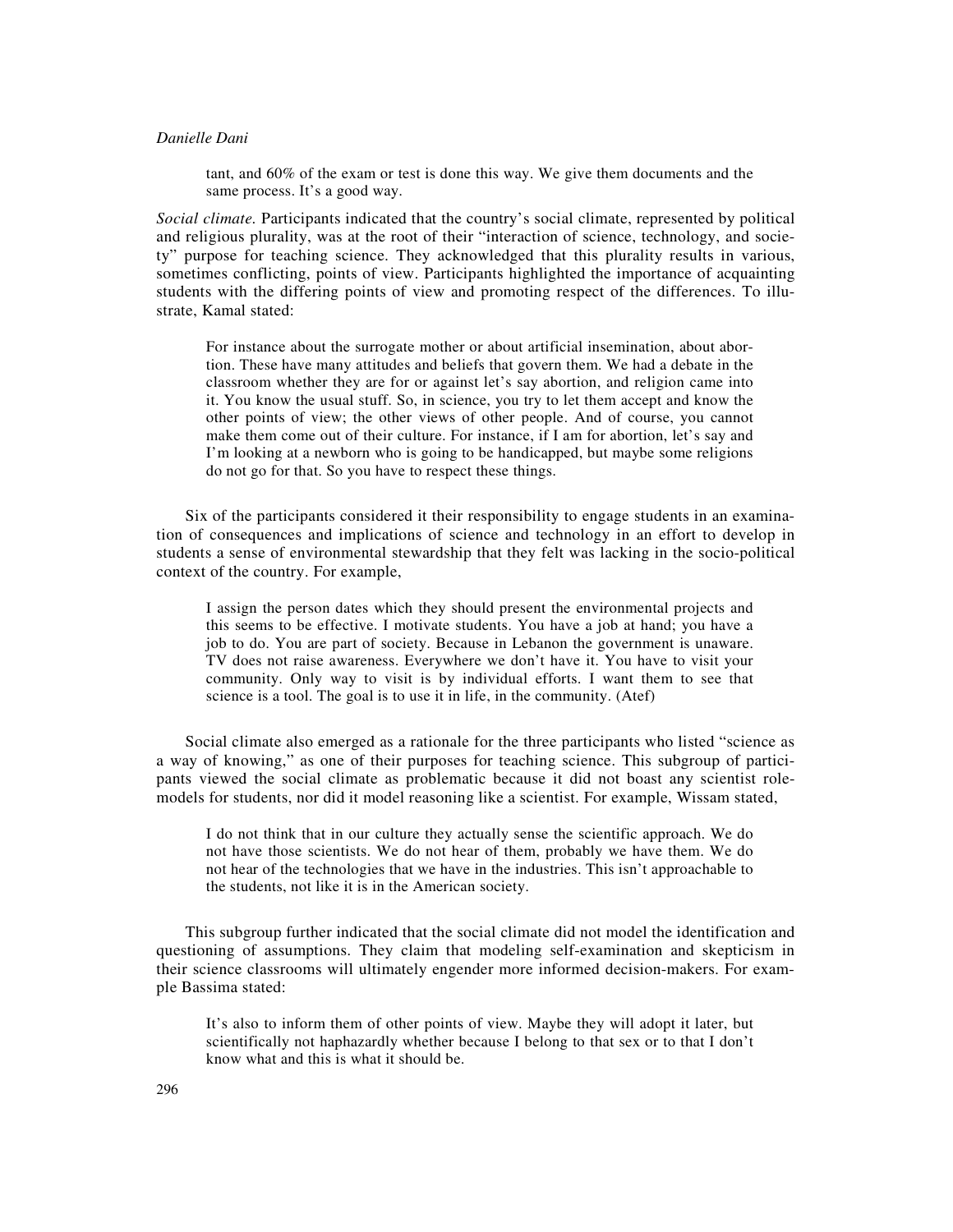## **Discussion**

The first purpose of this study was to investigate the degree of congruence between participating Lebanese teachers' purposes for teaching science and aspects of scientific literacy as per BouJaoude's (2002) framework (Table 1). The results of this study show that participants' purposes for teaching science correspond with "the knowledge of science," "the interaction of science, technology, and society," and "the investigative nature of science" aspects of scientific literacy described by BouJaoude. Furthermore, in response to the second purpose of the study, all participants identified the national textbooks and exam as contextual factors that facilitate the operationalization of their "knowledge of science," and "investigative nature of science" goals because of the strong emphasis of these documents on these two aspects of scientific literacy. These findings reflect the aspects of scientific literacy emphasized in the Lebanese science curriculum as reported by BouJoaude (2002). A majority of participating teachers was not licensed to teach science, and lacked any formal preparation in science education. The non-licensed teacher-participants and their licensed peers had common experiences with respect to the national curriculum, textbooks, and associated NCERD facilitated professional development programs. Non-licensed teachers seemed to solely rely on the national curriculum, textbooks, exam, and associated professional development programs to guide them with respect to what to teach and why. Since these national documents and initiatives only emphasize three of the aspects of scientific literacy, it is not surprising that the same three aspects would be the focus of participants' goals (the *only* focus for the non-licensed participants') and would translate into their practice.

While the Lebanese science curriculum does not address the "science as a way of knowing" aspect of scientific literacy (BouJoaude, 2002), three of the participating Lebanese teachers cited this as a purpose for teaching science. Interestingly, Bassima and Wissam were both licensed secondary science teachers with extensive post-baccalaureate experience in science education either in the form of a graduate degree or professional development workshops through the Science and Mathematics Education Center (SMEC) at the American University of Beirut. Although Randa was not licensed in secondary science, she also boasted extensive post-baccalaureate experiences in science education through SMEC. An implication of this finding is that teacher preparation or professional development is a necessary condition for the development of "science as a way of knowing" purposes for teaching science. Since neither is mandated for private school teaching, it is recommended that science teacher preparation become a mandated prerequisite for teaching, or that mandated inservice professional development be provided.

Unfortunately, even though the three professionally prepared participants listed science as a way of knowing as a purpose, this goal did not translate into their practice. While this finding may be an artifact of the limited number of classroom observations completed for the three participants, it implies that while teacher preparation and professional development may be necessary conditions for the development of purposes for teaching science that are aligned with all aspects of scientific literacy, they are not sufficient. Several studies document efforts to promote teachers' understandings of the nature of science (NOS) (Lederman, 1998; Abd-El-Khalick & Lederman, 2000). While these efforts have been successful at times, the research reported here suggests that teachers' understandings of the NOS do not directly translate into their practice. Because it is accepted that teachers cannot teach and evaluate that which they do not understand, it is important to provide science teachers with a functional understanding of the NOS (Lederman, 1998). The research literature recommends the use of explicit and reflective instructional processes to promote understandings of the NOS in both teachers and students (Lederman, 1998; Abd-El-Khalick & Lederman, 2000; Khishfe & Abd-El-Khalick,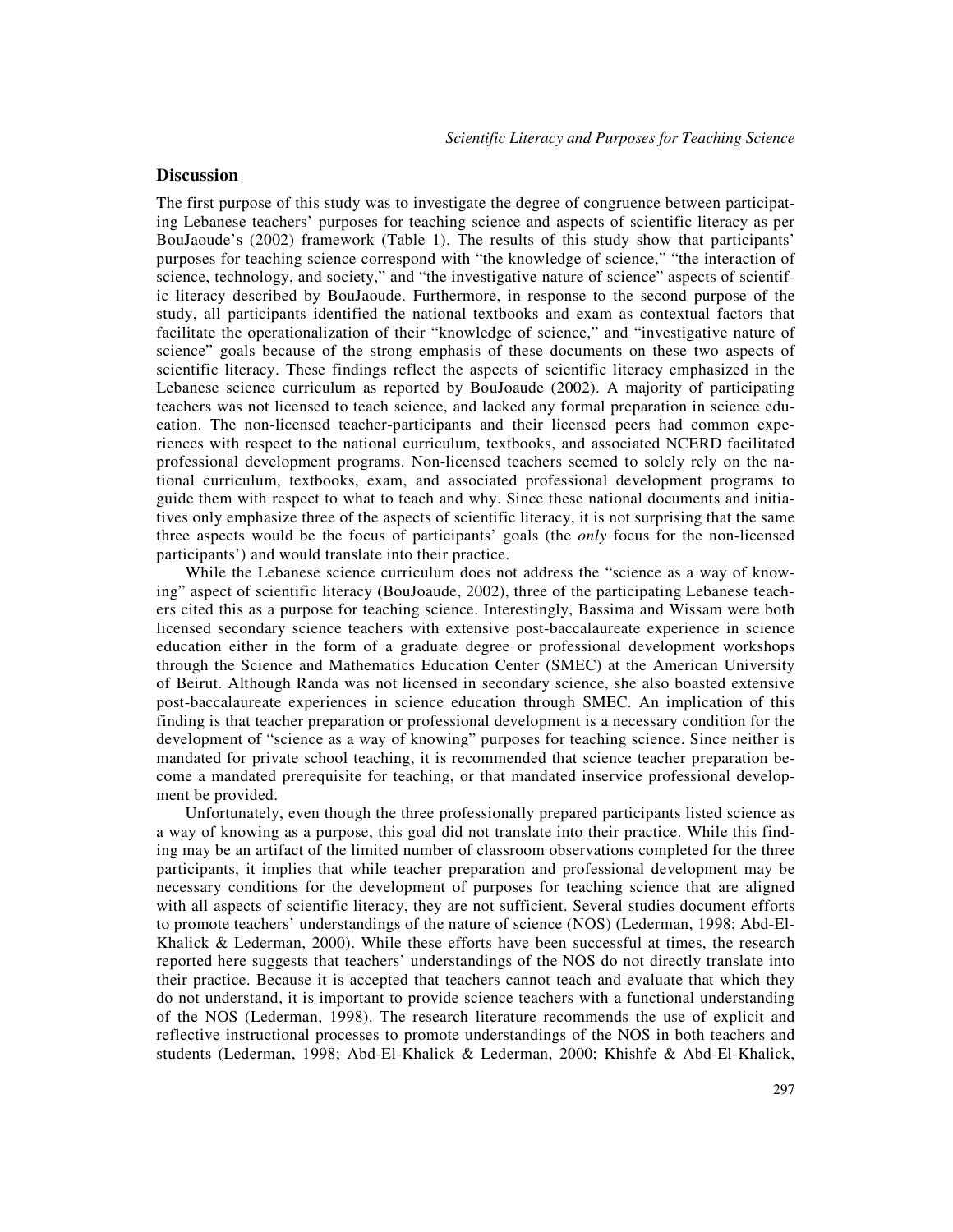2002). Therefore an implication of this study is that Lebanese teacher preparation should rely on such processes to promote teachers' functional understanding of the "scientific ways of knowing" aspect of scientific literacy.

Finally, participants identified the Lebanese social climate as a contextual factor that informs their purposes for teaching science. Participants' experiences within Lebanon's pluralistic society seemed to facilitate the operationalization of their "interaction between science, technology, and society" goals as evidenced by their push to promote an awareness and respect of the diversity of viewpoints with respect to the social, ethical, and moral issues in science. Some participants' socio-political experiences seemed to further prompt purposes for teaching science that emphasize community activism that starts with local environmental stewardship. These findings are in line with and support Mueller and Bentley's (2007) call for pluralism in science education and Roth and Barton's (2004) environmental stewardship conceptualization of scientific literacy. Interestingly, participants' experiences within the Lebanese social climate seemed to hinder the operationalization of their "science as a way of knowing" purposes for teaching science. The society's lack of value for and recognition of science, technologies, and scientists produced and operating in Lebanon conflicts with participants' beliefs regarding how to teach about the nature of science and functions as a barrier to the translation of this purpose into practice. Findings imply that the development of Bybee's (1997) multidimensional level of scientific literacy is predicated on place-based (Bowers, 2001; Sobel, 2004) culturally-responsive, education in Lebanese science teacher preparation programs and science classrooms.

## **References**

- Abd-El-Khalick, F., & Lederman, N.G. (2000). Improving science teachers' conceptions of nature of science: A critical review of the literature. *International Journal of Science Education, 22,* 665- 701.
- Bahous, R., & Nabhani, M. (2008). Improving schools for social justice in Lebanon. *Improving Schools, 11*, 127-141.
- Bogdan, R.C., & Biklen S.K. (1998). *Qualitative research in education: an introduction to theory and methods* (3rd ed.). Needham Heights, MA: Allyn & Bacon.
- BouJaoude, S. (2002). Balance of scientific literacy themes in science curricula: The case of Lebanon. *International Journal of Science Education, 24*, 139-156.
- Bowers, C.A. (2001). *Educating for eco-justice and the community*. Athens, GA: University of Georgia Press.

Bybee, R. (1997). *Achieving scientific literacy.* Portsmouth, NH: Heineman.

- Bybee, R.W. (2008). Scientific literacy, environmental issues, and PISA 2006: The 2008 Paul F-Brandwein Lecture. *Journal of Science Education and Technology, 17*, 566-585.
- Bybee, R.W., & Fuchs, B. (2006). Preparing the  $21<sup>st</sup>$  century workforce: A new reform in science and technology education. *Journal of Research in Science Teaching, 43*, 349-352.
- Chiapetta, E., Sethna, G., & Fillman, D. (1993). Do middle school life science textbooks provide a balance of scientific literacy themes? *Journal of Research in Science Teaching, 30,* 787-797.
- Clark, C.M., & Peterson, P.L. (1986). Teachers' thought processes. In M.C. Wittrock (Ed.), *Handbook of research on teaching* (3<sup>rd</sup> ed.) New York: Macmillan.
- Dufee, L., & Aikenhead, G. (1992). Curriculum change, student evaluation, and teacher practical knowledge. *Science Education, 76*, 493-506.
- Grossman, P.L. (1990). *The making of a teacher*: *Teacher knowledge and teacher education*. New York: Teachers College Press.
- Hurd, P. (1998). New minds for a changing world. *Science Education, 82*, 407-416.